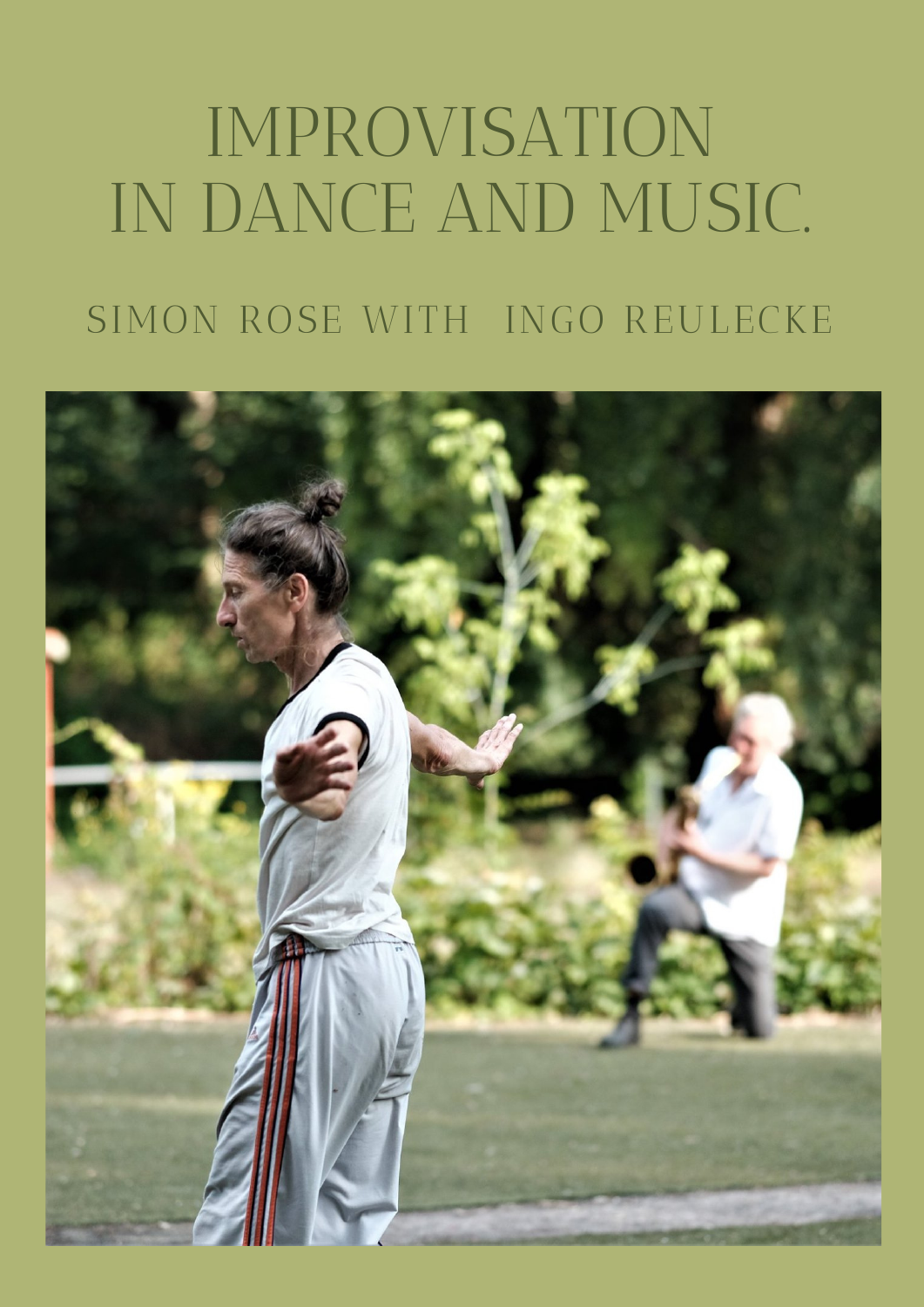#### Improvisation in Dance and Music. Simon Rose with Ingo Reulecke

*Forthcoming in: St. Schroedter, "Körper und Klänge in Bewegung / Bodies and Sounds in Motion", Berlin 2022 (series: "Zeitgenössische Musikwissenschaft", ed. by Jan Hemming, Metzler/Springer).*

I

Leading from parallel mid-century developments of improvisation in contemporary dance and music the practices of improvisation in dance and music (IDM) are becoming increasingly integrated. There is a multiplicity of activity and history involving such improvisation; the diversity of experience and range of engagement with improvisation together with the varied interpretations and uses of improvisation in both music and dance is so broad it defies categorisation. Improvisation may be employed explicitly as: a method and a goal; a codified performance; a way of composing; a strategy within rehearsal towards a more fixed, repeatable outcome for performance; and in myriad permutations. Improvisation's fluidity is attractive in offering creative openness to individuals and groups. This will be aided and developed by means of learning from experience as performer, and as audience of improvisation in performance, creative choices, the aesthetic orientation, and the practical experience and skill of participants. But it is also dependent upon language that leads to how improvisation is articulated and becomes understood and shared within practice. This essay sets out to explore and reveal the process of improvisation in music and dance by means of the shared practice of a dancer and a musician. The unfolding discussion aims to extend the discourse of shared improvisation in music and dance in this underarticulated yet growing field. Significantly, improvisation is an artistic practice in which collaboration is a formative feature, one that occurs in changing contexts and across domains (Rose 2017). This collaborative, social aspect distinguishes the artistic form – the understanding of which can be a corner stone for the development of practice.

IDM can represent a culturally significant meeting of scenes: improvised music and contemporary dance. It is formed through a kind of percolation of improvisation practices in both dance and music – a movement from hermetic to generally understood, accepted practice that can absorb and cross styles in an aesthetically fluid manner. Improvisation is currently implicitly employed within the development of dance performance and dance training, and improvisation has become a lingua franca that enables contemporary creative musicians. The improviser's curiosity and particular skill in exploring forms, that may cross boundaries, leads to the meeting of these practices. This essay aims to give shape to this distinct form of artistic encounter by exploring the shared process.

The diversity in improvisation in music and dance is wholly characteristic of activity and this presents a challenge to thinking that seeks generic definition. This diversity is also a particular strength that is capable of embracing a multiplicity of both different approaches from music and dance and different ways of sharing of music and dance. At the same time the broad range, the lack of generic definition within shared practice, results in a theoretical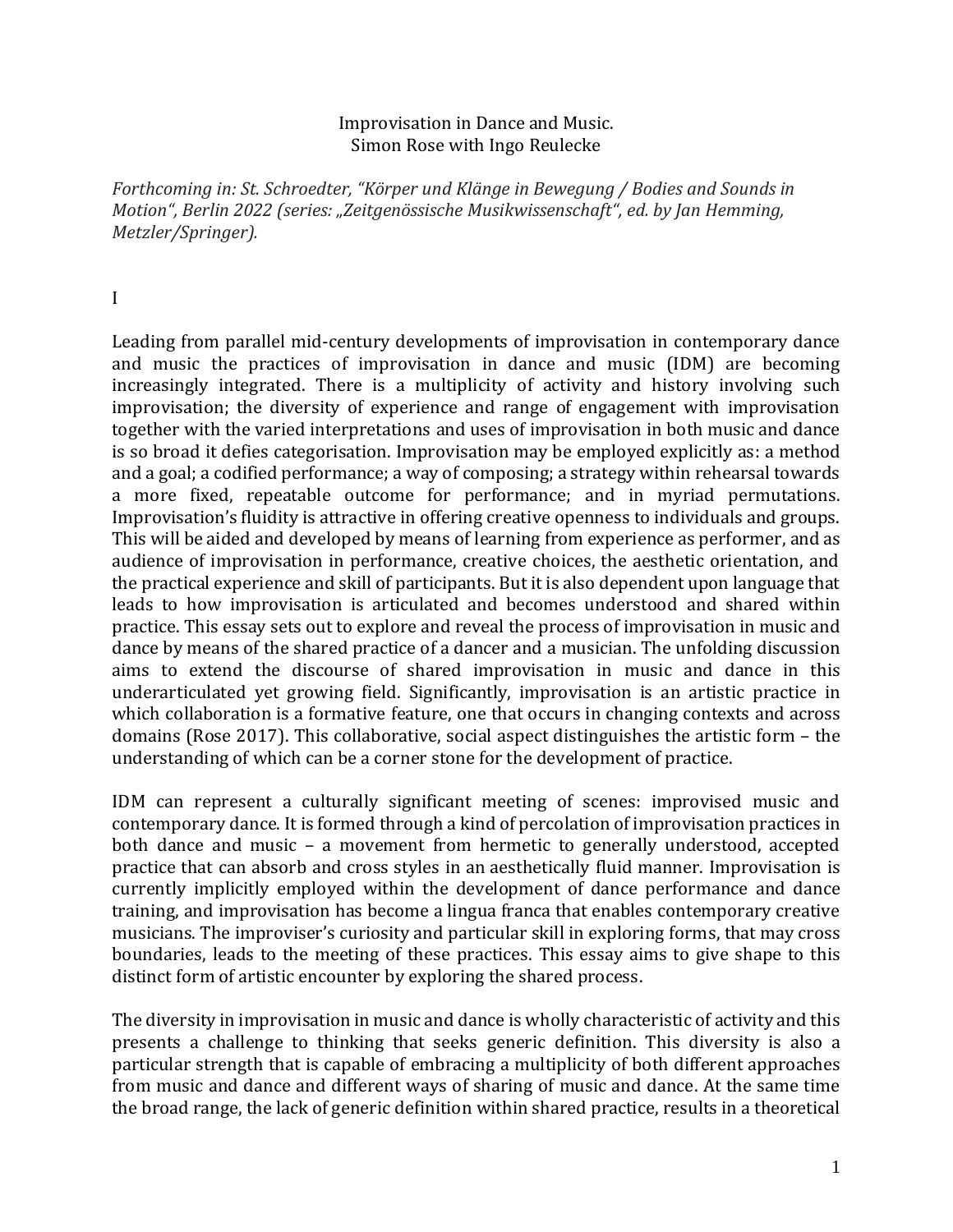tension that has problematized the development of IDM discourse and its understanding, and thus the development of shared knowledge and practices. This is, perhaps, evidenced by the way in which the practice of shared improvisation in music and dance is not even named. The need for a workable nomenclature is long overdue - for this reason we make use of IDM as a means of encapsulating the tendency for shared improvisation in the performance of music and dance.

This essay involves an exchange between dancer Ingo Reulecke (IR) and musician Simon Rose (SR). Since 2015 the pair have performed through shared improvisation in music and dance in numerous contexts: as a duo, in small groups, in large ensembles. Together they have also co-taught, facilitated workshops and presented themes of their shared work at conferences. Through the sharing of practice their overlapping interests led to a rich, ongoing exchange that became focussed on the potential and simultaneity of improvisation in music and dance. In November 2019 they decided to consolidate their inquiry through a structured period of practice based studio sessions involving improvising in music and dance dedicated to explicating their shared process in dance and music. Over a five month period the two met for weekly studio sessions in order to address questions that are commonly asked in the field of IDM. How does this shared practice emerge? How does openimprovisation become particularly potent for such working together? How are processes shared? Are there shared touchstones and techniques of practice as music and dance work together? Can we articulate useful approaches without becoming overly prescriptive? Are there strategies that can become shared between dance and music? Both are experienced teachers and a pedagogical lens has been employed in sessions that delimits the scope of research, one that makes acknowledgement of IDM as creative process while allowing for the necessary complexity at work. These questions are addressed by the prioritising of *doing* first – through which shared practice develops and reflection follows. The goal is to go deeper than the 'trafficking in procedures' (cited by Chrysa Parkinson. 2016) common in much arts education and training but to question *why* we are engaged in IDM as well as how and what we do. In the process key features of working in this manner are identified that, in turn, may become a reference for practitioners and students of dance and music, researchers, as well as those interested in interdisciplinary and transdisciplinary processes.

In studio sessions an approach was agreed in which open improvisation activity was privileged and then reflected upon; subsequently, strategies for working in IDM were explored. Sessions were recorded in audio and written form. Reflections and discussion were transcribed contributing to a further written thematic exchange – these were then subjected to further shared reflection (a hermeneutic circle). For practice in improvisation, the agreed need to prioritise participative action in not pre-determined fashion through embodied processes that are shared has been balanced with the overall reflexivity needed for the aims of the project. While value was placed upon individual and shared experience, the pedagogical lens' consideration of the work's more generalised application led to a deepening of questioning of activity and the broadening of findings. Improvisation had a central role as the mode of creative activity and also the means of discovery or method for the purposes of research. In this way, the research method was integrated within the nature of the shared IDM practice. This created a processual complexity that called for a lengthy subsequent period of cyclical reflection and analysis.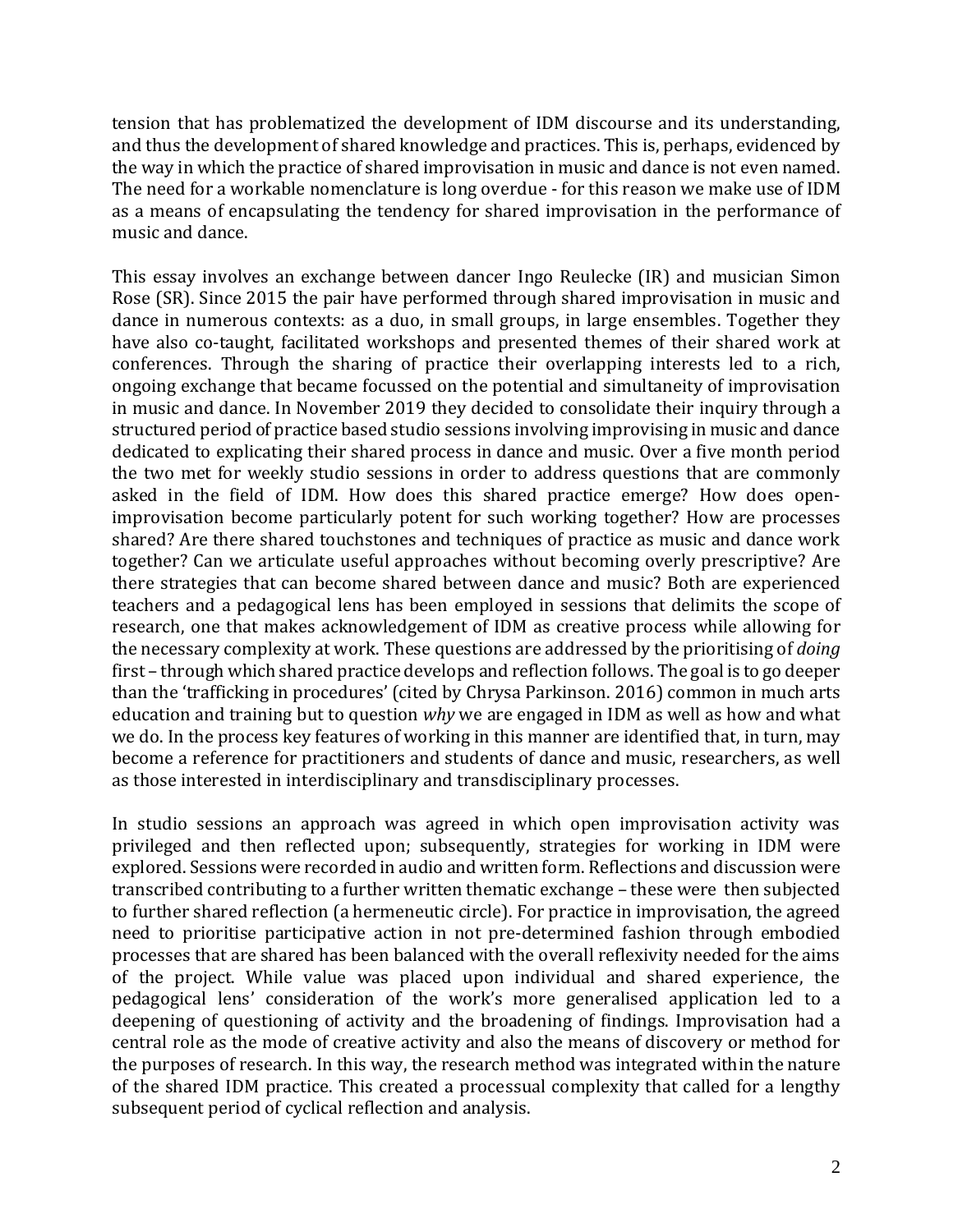IDM begins and ends in improvisation. For practice, the term *open-improvisation* became favoured. A related term that can be helpful (also from music,) is not-pre-determined improvisation (Bailey 1992). Terms such as Instant Composition and Contact Improvisation, while offering possible partial descriptions of what happens in IDM are also already associated with other practices and procedures. Improvisation in music is a very broad term that can include idiomatic (styles) as well as non-idiomatic improvisation. While *free* improvisation is commonly used in music to refer to the kind of open improvisation that is the shared practice in IDM, it also has particular historical associations, and, while significant, the philosophical enormity of connotations leading from the *free* aspect is tangential to our current focus. Rather, open improvisation emphasises the necessary quality required for IDM practice: the openness to the discovery of the other's presence and practice, the willingness to be vulnerable and adaptable to how the other's practice may call upon you to respond. *Open* here relates to an open-mindedness in creativity that can be developed though building confidence in IDM as a practice and this is described in what follows.

## $II<sup>1</sup>$

IR: I was at the early stages of becoming a professional dancer during the late 1970s when the contemporary dance scene emerged in Berlin. I'd worked on a variety of projects with different choreographers and was studying classical dance but felt limited by the form. When Tanzfabrik [Dance Factory] began in 1978 this really marked the beginning of contemporary dance in Berlin. At that time Tanzfabrik was a radical collective working in an experimental manner with different expertise and interests within and beyond dance, it became a cultural corner-stone for a new approach to dance making. But dancer/choreographer Regina Baumgart was a main influence for me, I admired her work and could see how it related to contemporary post-modern choreographers in the US. As a mover she had her own special qualities and as a choreographer she was interested in abstract dance in a pure form. I joined her company.

I was always connected to music. I found it particularly interesting if a composer became directly involved in the choreographic process, as a form of exchange. This was inspiring for my own choreography: at this time, I also developed my own dance pieces as soloist, in duos and larger groups. As a teenager I'd explore contemporary and experimental music and subsequently made music by myself and enjoyed that very much: playing piano, keyboards and percussion. Improvisatory forms in both music and dance opened my eyes to a larger field and broadened my artistic horizon. In the 1980s Gisela Colpe and others, who had studied with Mary Wigman [expressionist dance], began large group improvised performances in which I participated. I found the risk involved in the not-fixed performance particularly exciting. It was a relief from the never-ending cycle of rehearsing material for the stage. I enjoyed the responsibility that I was given through improvisation in dance - to respond in the moment and this could include the music.

<sup>1</sup>

Part II edited and translated by Simon Rose.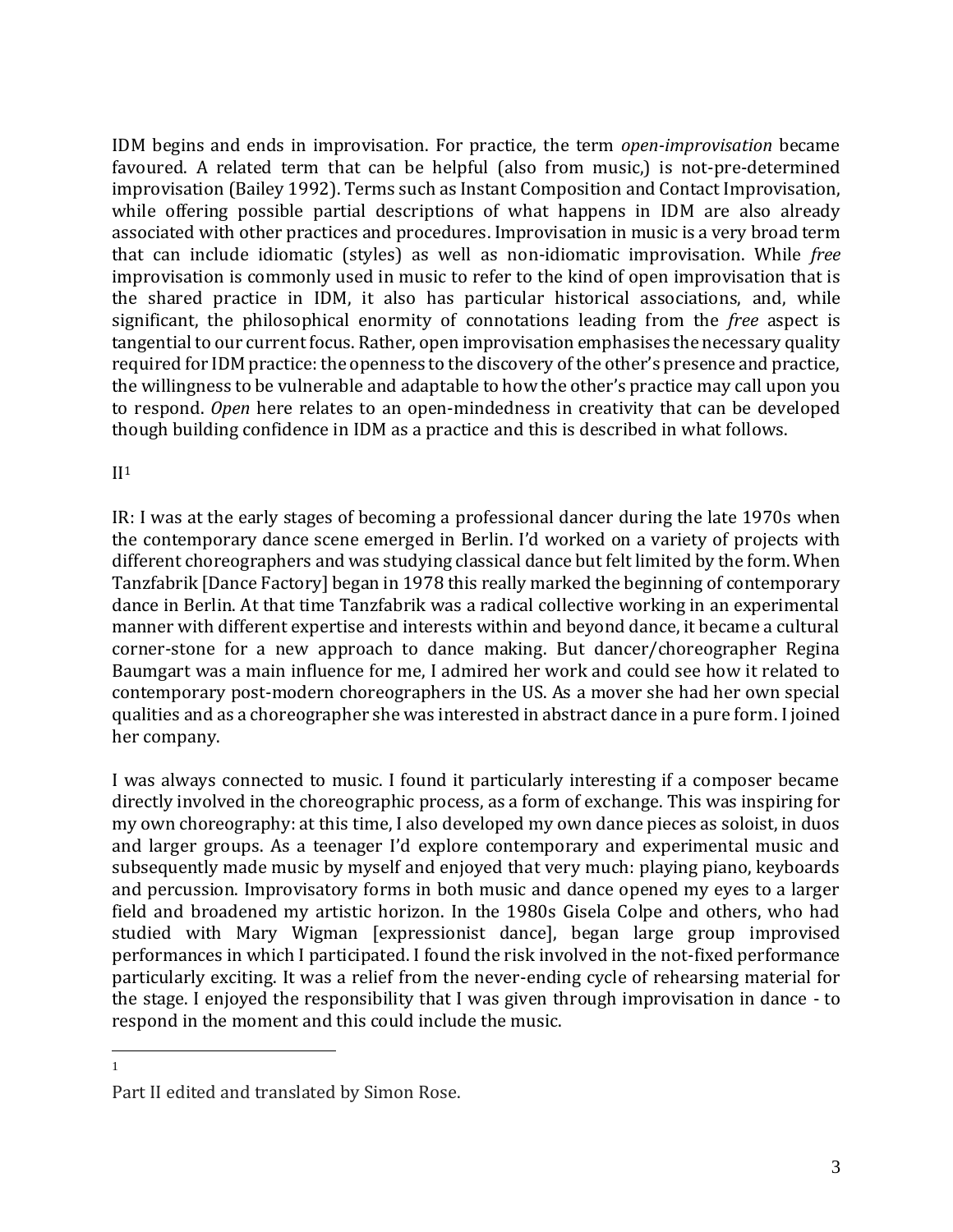SR: I play baritone saxophone, a large instrument that brings its own particular physicality and presence to any collaboration (be it in music, dance or elsewhere) and that in itself is a consideration for IDM, I'll come back that. I've become committed to improvisation both as performer and a researcher and fascinated by its broad processes and IDM plays directly into this interest. Having said that I don't identify as a kind of improvisation 'fundamentalist', I take a broad view of improvisation as a process – and I enjoy good work regardless of its relation to improvisation, although improvisation is ubiquitous, most certainly in music. My present interest in working with dance grew from a PhD study (2013) that explored improvisation in music and learning via phenomenology. One outcome of that study was that, as well as disciplinary, improvisation could be usefully situated as what I described as an 'important human capability' that can be found across experience. From there I decided to 'walk the talk' by testing this in practice and, initially, a rich performance / research partnership developed with dancer Andrew Wass (Rose 2016) who, in addition, also researches improvisation but in dance. To give a fuller context I should mention that, although I am a professional musician, an autodidact in music, I studied drama at Dartington College of Arts, England in the late 1970s and Release dance taught by Mary O'Donnell Fulkerson was a mandatory, daily part of the drama course. In keeping with the zeitgeist, visiting lecturers included Steve Paxton whose approach included his dynamic developments in contact in improvised dance. There may well have been some broad, perhaps less conscious influence in my background as well. My parents met while working in the theatre and my father, David Rose, prior to his career in television and film, was tour manager for the influential Kurt Jooss Tanztheatre Company. I realize I've been interested in the potential of what I'd now call interdisciplinary artistic work since the 1970s –cofounding Fish Theatre Company (1979) all members were theatre practitioners and also musicians – when the theatre group ceased after two years the resulting music group continued successfully in the post-punk London scene of the early 1980s. That group included drummer Mark Sanders and, through his influence, was where I first experienced the more exciting possibilities offered by open improvisation.

Considering the very relation between improvisation in dance and music is necessary in order to better understand the relation between the two. Some of the music/dance background can inform thinking. For example, it is notable that in the work of Kurt Jooss, Mary Wigman and others in Germany in the last century, dance moved away from any presumed connection to music. And, since the 1970s, developments from the US such as Release and Contact Improvisation (somatic dance) typically don't make use of music. These developments, and others, pointed to dance as free standing art form. This calls for a reflexivity concerning how and even why improvisation in music may relate to contemporary dance. So too, the description of artistic activity involving sound and movement, music and dance in improvisation in performance can acknowledge the fluidity of identity found in this field. There may be a commonality between approaches but there are also many interpretations. The terms of reference are so broad – sound and music in conjunction with dance and movement is both as-old-as-the-hills and ever present. This breadth and potential is particularly exciting as it demonstrates the endless possibilities arising through shared improvisation practice. This offer of creative choices to individuals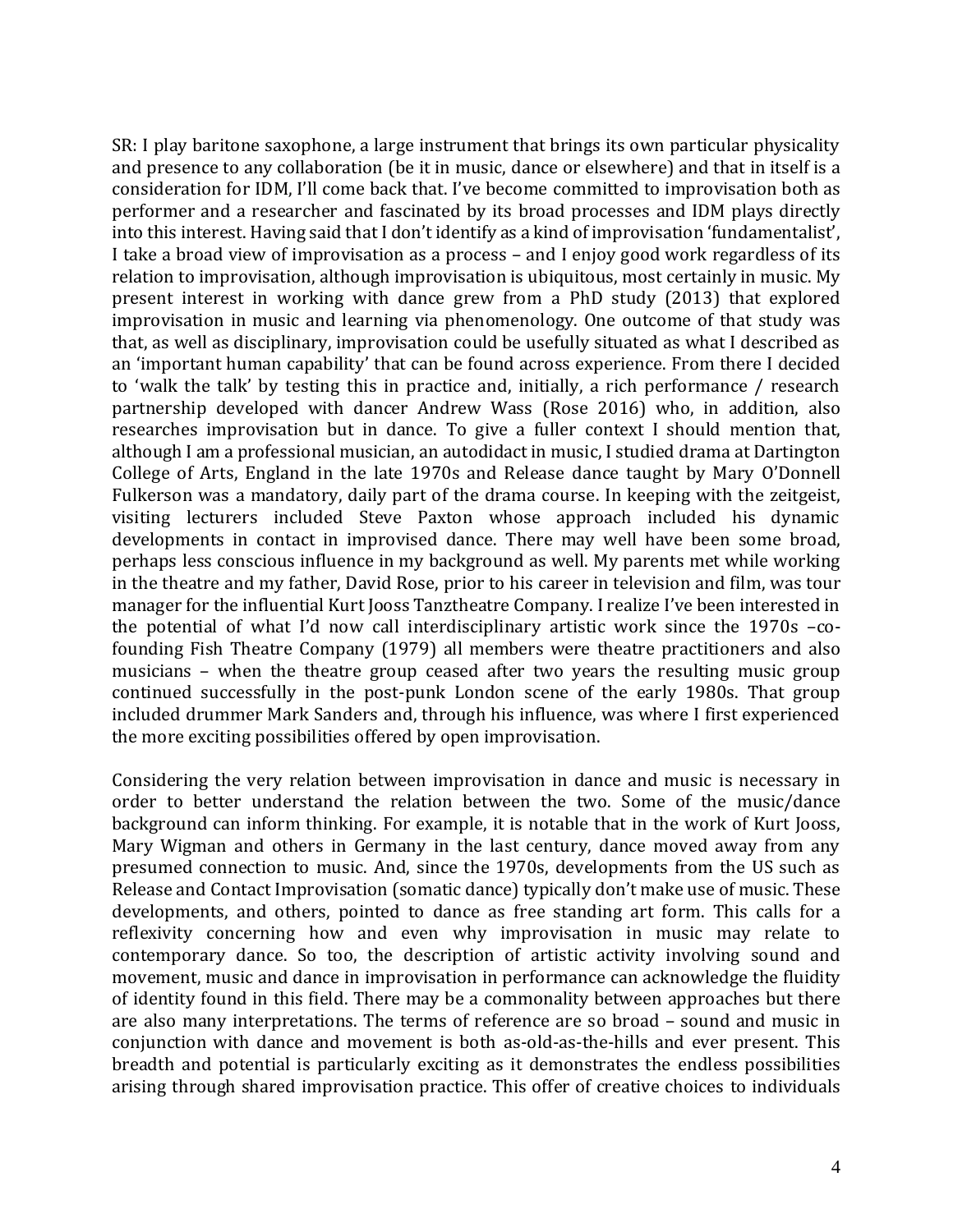and groups is life affirming, a profound feature of IDM, so overly prescribing this shared activity is unhelpful.

IR: I've been involved with this sort of practice for about twenty years - working in sessions with musicians in what I've described as real-time composition. I like to make this reference to the established, distinct Echtzeitmusik (real-time music) scene in Berlin. I´m curious as to how we make sense out of what we are doing. For example, how do we manage to create a coherent improvisation, or real-time composition? How can we better understand such composition, that appears in the moment, without specific preparation? I find this experience regularly in sessions with dance and music. And so, in our work together over the five month period I've been interested in how a development of shared practice can take place alongside a deepening of understanding of the complex processes at work. In order to do this, we privilege what we call open improvisation or real-time composition, as this compositional aspect is a constant. Through our research design we immediately reflect verbally upon and record that which has occurred in IDM activity. This then forms a flow of iterative activity within our process. Often, we´ll find an immediate reflective response with substantial thoughts and ideas concerning the relation between music and dance/sound and movement. I guess we are able to reach this level quickly as we've both been involved in extensive work in this field for many years.

SR: The connection to Berlin's Echtzeitmusik is interesting. This music scene is now an umbrella term for a wide range of music practices – you can find noise, string ensembles, electronics, jazz based, compositional procedures, and much more. However, beyond styles and labels, a closer look reveals improvisation, in different ways, as a thread that runs through, and connects musicians. Typically, musicians are able to collaborate and perform within this array through some shared understanding of improvisation. In this way improvisation forms a connectivity, much as how we are using it.

Over the months since we began this systematic research approach, turning over what the nature of our practice together is, this simple word *shared* has become a constant. Shared is referred to in its broadest sense – the shared agreement to do something together – even if this is activity that can be oppositional or have great juxtaposition – the shared-ness remains. Collaboration is happening, and this is an important theme of improvisation, but shared-ness seems to go to a deeper level of mutual understanding – perhaps because in addition to collaboration IDM includes this interdisciplinary aspect that calls for the other to further trust in the development of a new area. It is certainly to do with working with sensitivity. At the level of embodiment and intuition we already know what is going on, after all we successfully perform together, and this is, in large part, due to knowledge and skill that we are bringing from our respective fields. But the challenge here is to articulate this embodiment in words. Of course, *shared-ness* can suggest a 'touchy-feely', cocooned kind of activity that may be more suited to privacy and in which consensus is the likely goal. Incubatory activity is certainly nurturing but I think we are dealing more in terms of having left the nest – we're not spring chickens. Shared-ness here is towards the development of a professional performance practice.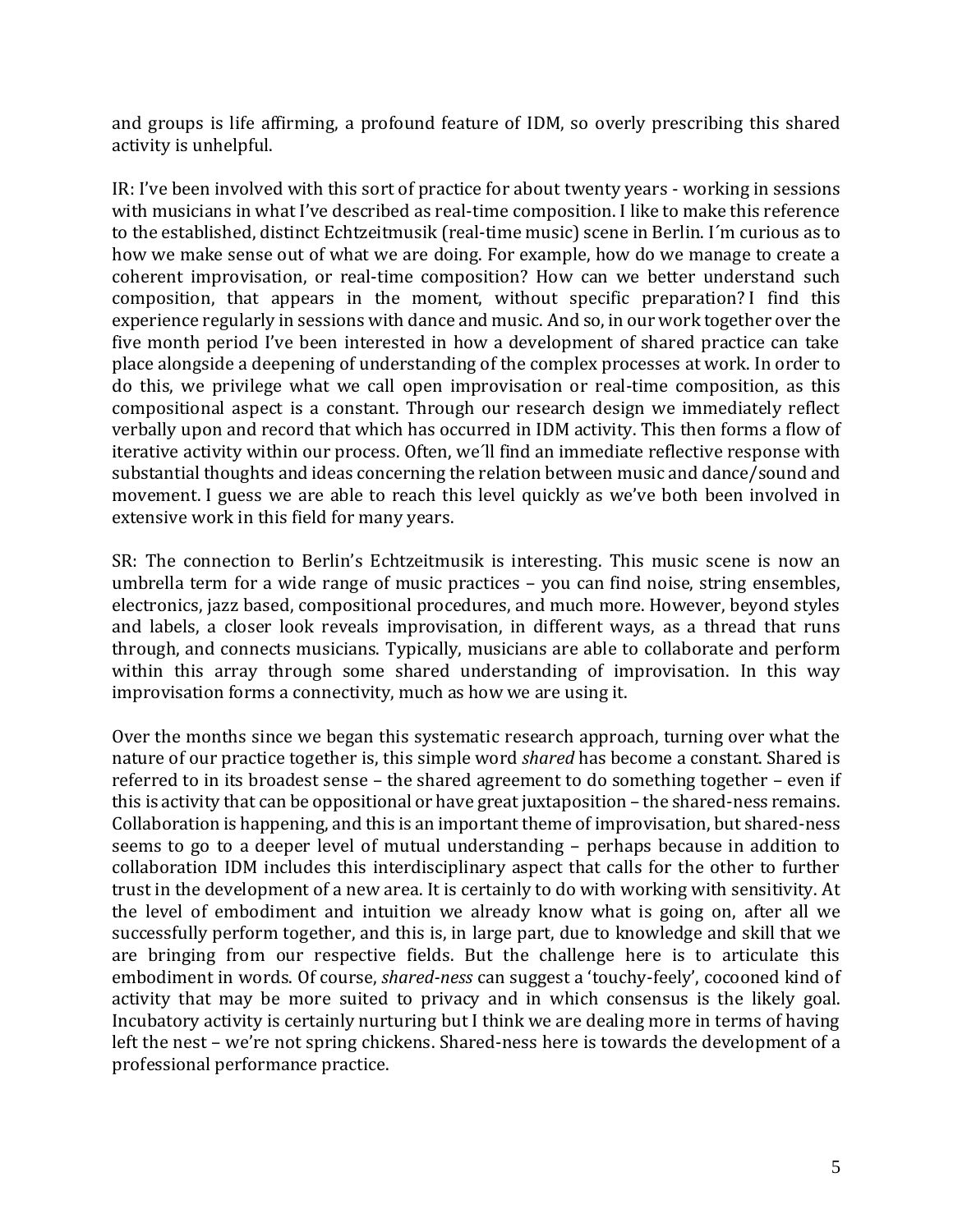This performance practice is a situated one in which context and the content are intertwined. So, this shared-ness of performance practice extends to the audience. The being-in-the-world nature of what we do through engagement with improvisation is important. So, shared-ness involves a robust, dynamic activity. Working closely with the other, who is simultaneously involved in a practice other than your own, requires a kind of heightened sense of sharing. Truly being there for one another in a creative, public context requires real commitment in terms of time, energy and thinking, I experience this as felt in our collaboration.

IR: What I've experienced in sessions with musicians, as well as dancers, I find very special. These moments of shared space and time tend to occur more often with musicians than with dancers - these days I'm performing more frequently with musicians. Often what takes place is not described or discussed in advance. This emphasis on the temporal creative process is in high contrast to rehearsing in order to construct a fixed dance piece or product. I find the former more productive and creative. We are immersing ourselves, together, in a zone of openness, an open field. This is a particularly interesting shared, participatory moment. The idea of shared space, in which we are paying attention, together, is really important. The space is working for us and this supports the outcome of the improvisation. The consideration of time is also important: explicit choices about the way we relate to time, for example deciding in advance how long we will work for, perhaps five or thirty minutes, can lend to productive outcomes – particularly for those new to this shared improvisation practice.

For the development of practice the quality of attention in practice needs to be highlighted. And this is informed by experience – there's a discernable difference when we encounter those who have developed a conscious quality of paying attention via work on awareness, listening and so forth. Through which empathy in practice becomes possible in the moment of improvising and this enables a kind of flow to develop between us.

SR: Since working with dancers I've a deepened interest in the body as a through theme of both dance and music – while musicians are often preoccupied with an instrument we undeniably share this theme of body, we have an equal bodily presence. This explains why ideas and material arising from the field of dance rather than music per se has become naturally foregrounded in our work on strategies for approaching IDM together –such practice offers huge interdisciplinary potential. Let's discuss some specific examples from our studio sessions. You introduced the idea of the four corners of the feet for our improvisation work in music and dance. I found this increased awareness useful, as a musician I don't much consider how I am standing, or moving, and the very basis, the contact with the ground is fundamental.

IR: I find the awareness of the extremities very important in dance as it connects us physically with the space and the environment. The feet carry such fundamental importance for our movement. Directing and enhancing our perception of how the feet engage with the ground is very important for me and I do this through work on what I call the 'four corners of the feet'. The four points are: inner ball, outer ball, inner heel, outer heel. By aiming to experience these more fully we may achieve an increased conscious approach to grounding. We also increase awareness of how our body's weight is distributed through parts of the feet.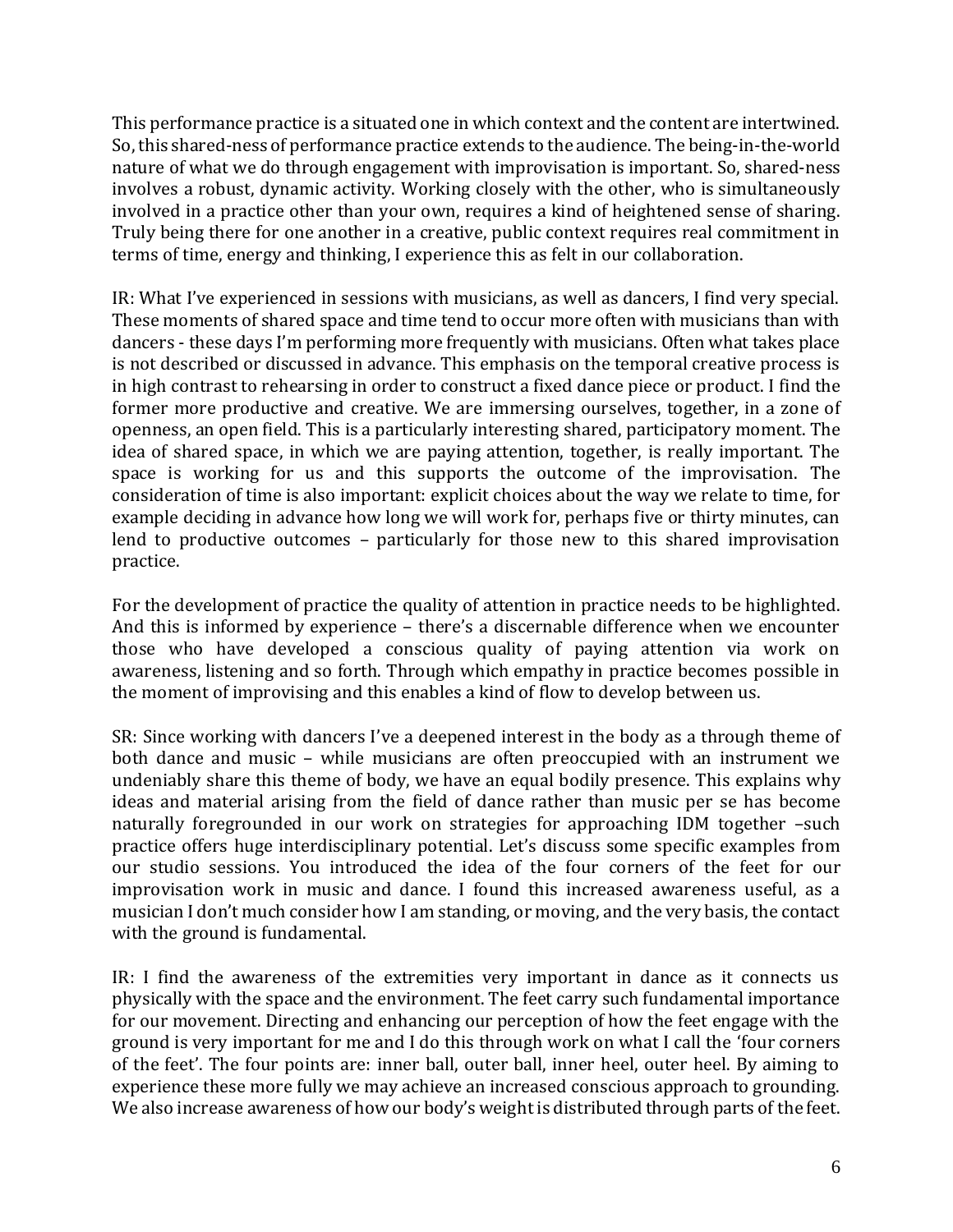My approach in this work on awareness and perceiving is to focus upon one part of the body and from there direct the concentration to other parts. We then expand our perception, making us more present, more concentrated. I think of this part of the practice as becoming tuned. This work prepares us for open improvisation. And, it's worth registering how precise preparatory work may influence and determine the quality of the open improvisation that follows.

SR: I found concentrating and developing awareness of how I am in contact with the ground also led to a kind of calming, sort of meditative state, and when we began the improvisation I was inclined to continue rather than break this feeling and connectedness with the ground. So, in that respect through improvisation the exercise shaped the composition of the music. In our sessions you also introduced the idea of what you call the four dignities.

IR: Yes, the four dignities are: sitting, standing, lying and walking. I like to introduce simplicity, be it with dance or dance plus music, and there are various reasons for this. By paying close attention to something that is very familiar and simple we can open new perspectives about ourselves, how we move, and how we relate spatially. We employ these postures all the time yet we are hardly aware, we're not conscious of them. The task in the exercise is to carry these out consciously, to feel and become more aware of how we move from one posture to the next, what happens in transition, and how we create a posture (dignity) with our presence. This activity can move from an exercise to a kind of score that is limited by choices regarding the four postures, or dignities. This can become as challenging and complex as participants choose, depending upon ability. But the important thing is to retain the awareness found in the exercise. I find this work necessary in moving towards individual and group improvisation as it 'opens up the space' to the body – in other words participants may begin to experience an increased sense of proprioception as a tool for improvisation work. By spending time paying close attention to what we usually think of as the simple things, increasing awareness of these, we can fly high in improvisation. Through this kind of activity, I often find a kind of meditative or highly concentrated state with which I play.

In free exploration I´m often astonished by how much we share in dance and music, the intensity of shared experience, which is multi-layered. It goes far beyond, say, a conversation. Daily, more pedestrian activities rarely reach a deeper level of awareness and communication. There is huge potential for communication and shared experience in this codified art space when we dig into this shared process.

SR: You also introduced a focus on seeing, or looking, as a way into sharing work. It's a useful interdisciplinary reference as, regardless of the different orientation of dancers and musicians, seeing is equally shared. It's a way of developing awareness and also offers a means of developing material in improvising. I found this engaging: increasing perceptual awareness; noticing and considering the elements of the given space; sensing proprioception, and how we may relate to and within the given space. This subsequently led to William Forsyth's (Forsyth 1996) idea of making the eyes go out of focus as an extension of the seeing exercise. A technique aimed at overriding habitual patterns of moving by creating a different sense of the body as we move.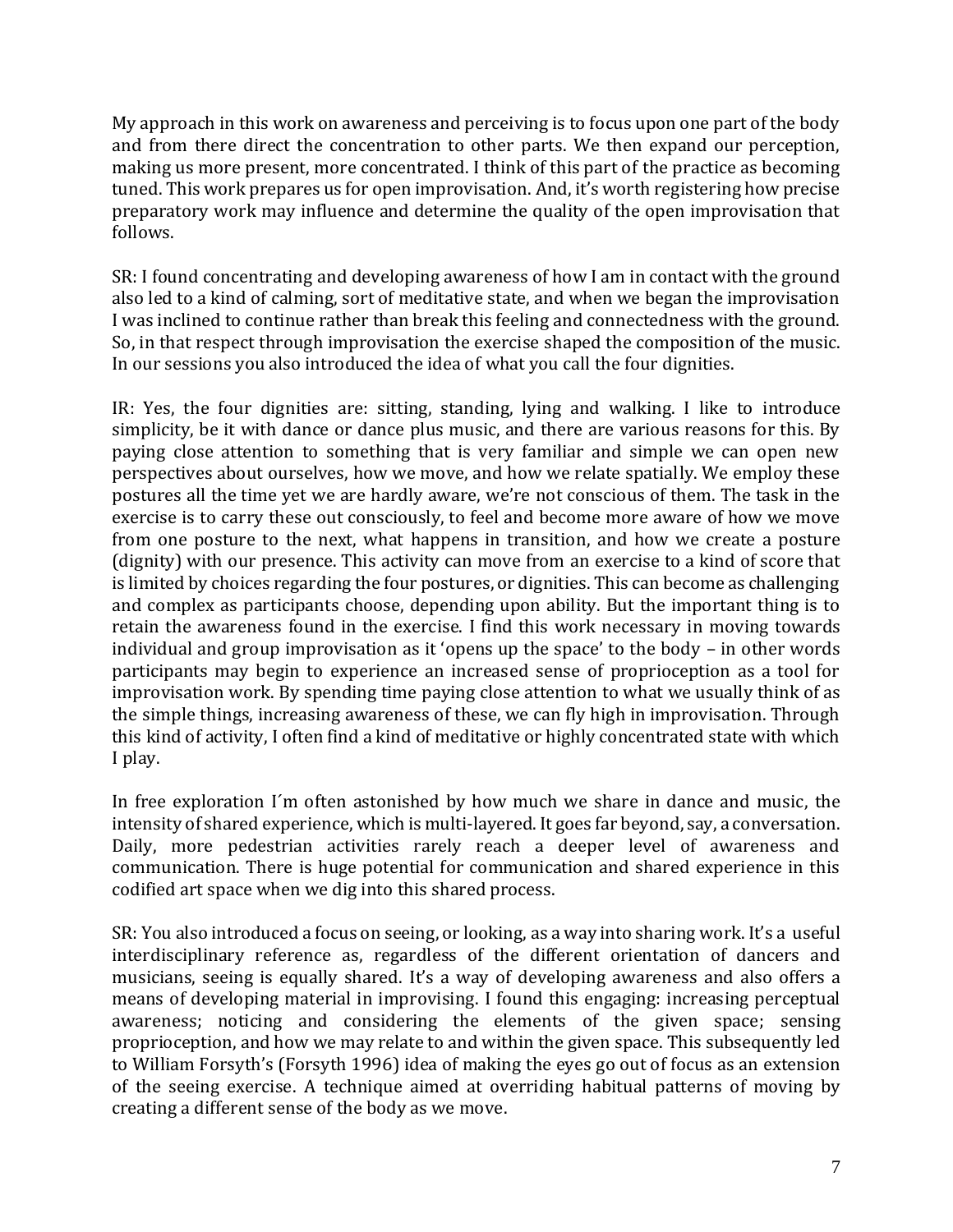Foregrounding awareness became a feature of our sessions and this has covered sensory work that led into the consideration of consciousness, or what it means to be more fully present and available in IDM. This all arose within our *somatic* practice, it seems that what we do is most obviously asking questions of my body, the musician's body – that simply doesn't arise in the everyday culture of musical practice. For a musician, typically, it's only if you have a physical problem that you begin to seriously consider the body, by visiting a physiotherapist or something similar you may begin to think ergonomically. Sharing such ideas by using the sensory as a reference offers a world of interdisciplinary possibilities. Listening and improvisation is an important interdisciplinary theme (Rose 2018). Of course, listening is crucial in and of itself, and how that is understood can vary immensely in music – from ear-training and the identification of pitch intervals to Pauline Oliveros' Deep Listening (Oliveros 2005) which is both a multidisciplinary practice and way of thinking about engagement with sound and music. Oliveros' significant work in this field has extended the use of the word listening to encompass a holistic way of considering the self through listening and sound and Deep Listening has now become a synonym for a more overarching approach, it has been taken up by some in dance.

IR: Yes, awareness is a necessary part of our sharing. In a way the aspect of listening is a holistic one and, in this sense, covering the sensory and even the proprioception. I have the feeling that I'm to some degrees able to listen with my skin and the layers of the body underneath (muscles, bones). But here I mean the whole instrument of the body as a listening or aware one in the best case - that might be something to aim for. I apply all kinds of fine-tuned work to get close to this kind of awareness. By fine-tuned work I mean different practices such as mindfulness training (concentration, meditation, awareness exercises etc.). I believe this is more important work than becoming a virtuoso on an instrument or as a dancer. I connect to Pauline Oliveros' Deep Listening - she used different methods and techniques to develop the capacity for listening, in a very broad sense. You can fine tune yourself as a receptive being and you can also fine-tune a way of exchanging information with the outer world in an improvisation in which you are communicating with others in time and space. I appreciate a receptive and aware partner as a co-improviser in the space and do view this as a holistic process. The whole situation of improvising in performance across artistic disciplines is so complex we need to be fully equipped on many levels to be ready for these huge challenges. I believe strongly that in IDM everything in time and space matters and how we are dealing with ourselves, the other performers as well the audience in any given context is important.

SR: I find the idea of working together in sound plus movement is, on the face of it, a beguilingly simple idea that turns out to be enormously complicated! As I was becoming more interested in the potential of developing inter-disciplinary work with dance I saw an established dance company in Berlin. The dancers were working with 'classical' musicians and it was clear that there was a thematic choreographic decision for the dancers to work closely and in contact with the musicians' movements, in a way that invited the musicians to form reciprocation – on paper a good idea. But as the classical musicians complied there was also an awkwardness, I felt it was a misunderstanding of the embodied nature of music – the aim overlooked the already highly skilled form of embodiment, the nature of the musicians'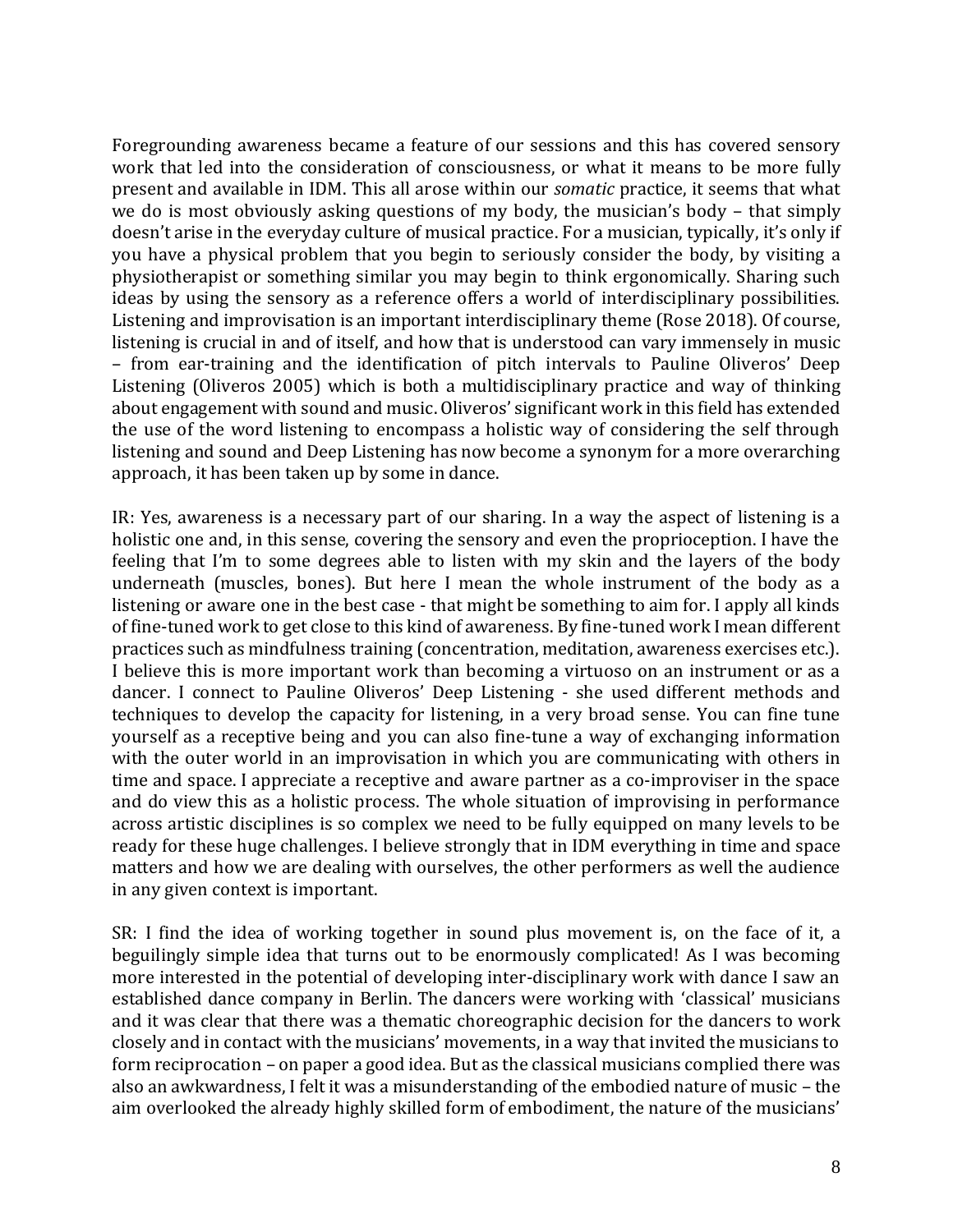presence, already taking place with the musicians. In other words, there are bigger, more interesting questions than how can we draw musicians into dance. Equally, when some enthusiastic musicians work with dancers in improvisation there can be a compulsion to move with or try to mirror the dancer that can be unreflective. Of course, a lot of this is to do with experience, and how much time and care is spent in developing a relationship. There are many sides to this, but by acknowledging the complexity of what we're working with we can develop a useful understanding for the development of practice. To begin with, we can think of it as musicians developing a dancers awareness, or more holistic awareness, and this as a sensible, practical way in. But, as a point of entry, it's also useful to acknowledge some important differences in the two activities. From a musician's perspective, we are already wholly engaged in an embodied activity, with our instrument (that is also itself a body), this has its own demands for the aesthetic production of music and sound and, of course, this calls for its own perspectival awareness. The musicians' embodiment contributes to the shared development of IDM. So, what is the nature of the musician's embodiment? And how does this relate to the dancer's embodiment? Such questions may give rise to contradictions, for example if you look at instrumental pedagogy, in purist saxophone teaching and practice movement may be frowned upon as it alters the alignment of body/instrument posture and resultant sound production. I find saxophonist Wayne Shorter an amusing and interesting thinker, he is rare in that, even in his eighties, he is constantly seeking to be inventive and creative. He says don't tap your foot, by doing so you are introducing a limitation via a bodily diktat – a limitation to the temporal, improvisational possibilities. He's saying don't move! His preference is to free the musical possibilities by dedicating all activity to creativity in sound without the hinderance of extraneous movement. This is an extreme position but it nevertheless indicates the challenge to overly simplistic thinking about the relation or translation between the two disciplines. I'm thinking here particularly in terms of possibly entry level and pedagogy. Such limitations and resistances can also form part of the sharing and indeed suggest frameworks for action. Working with such limitations can lead to creativity – for example I cannot work successfully without the resistance of the reed in my mouthpiece and we are both working with the limitation and resistance created by gravity. Perhaps one initial way of forming an explicit acknowledgment of the nature of our activities is to consider that we simultaneously have a spatial plane and a sonic plane, and we situate ourselves in relation to these – we can develop varying degrees of consciousness of these, and in IDM make informed choices regarding the sonic and spatial planes. This can open the space, and leave the door open for everyone, regardless of experience, skill or level of interest, or instrumentation. The interdisciplinary nature of IDM is at its core and interdisciplinarity is achieved through a clarity of approach that acknowledges and values the other.Having said all that, the development of IDM through necessary openness becomes overarchingly holistic, but this holistic nature needs unpacking.

Although the large baritone saxophone can be cumbersome, it has its own form of strong bodily presence. I am fond of it. Now, the logic could be, OK, you want to work with dancers, play a piccolo or use voice but I have developed a love of the sound-world possible with the baritone saxophone; this is my main musical interest, one that I foreground and contribute in collaboration, in any artistic context. I'm consciously working with the resistance and limitations created by the choice of this instrument. So, in my case the somatic ideas that we're exchanging are processed within this limitation. To offer a specific example, in IDM I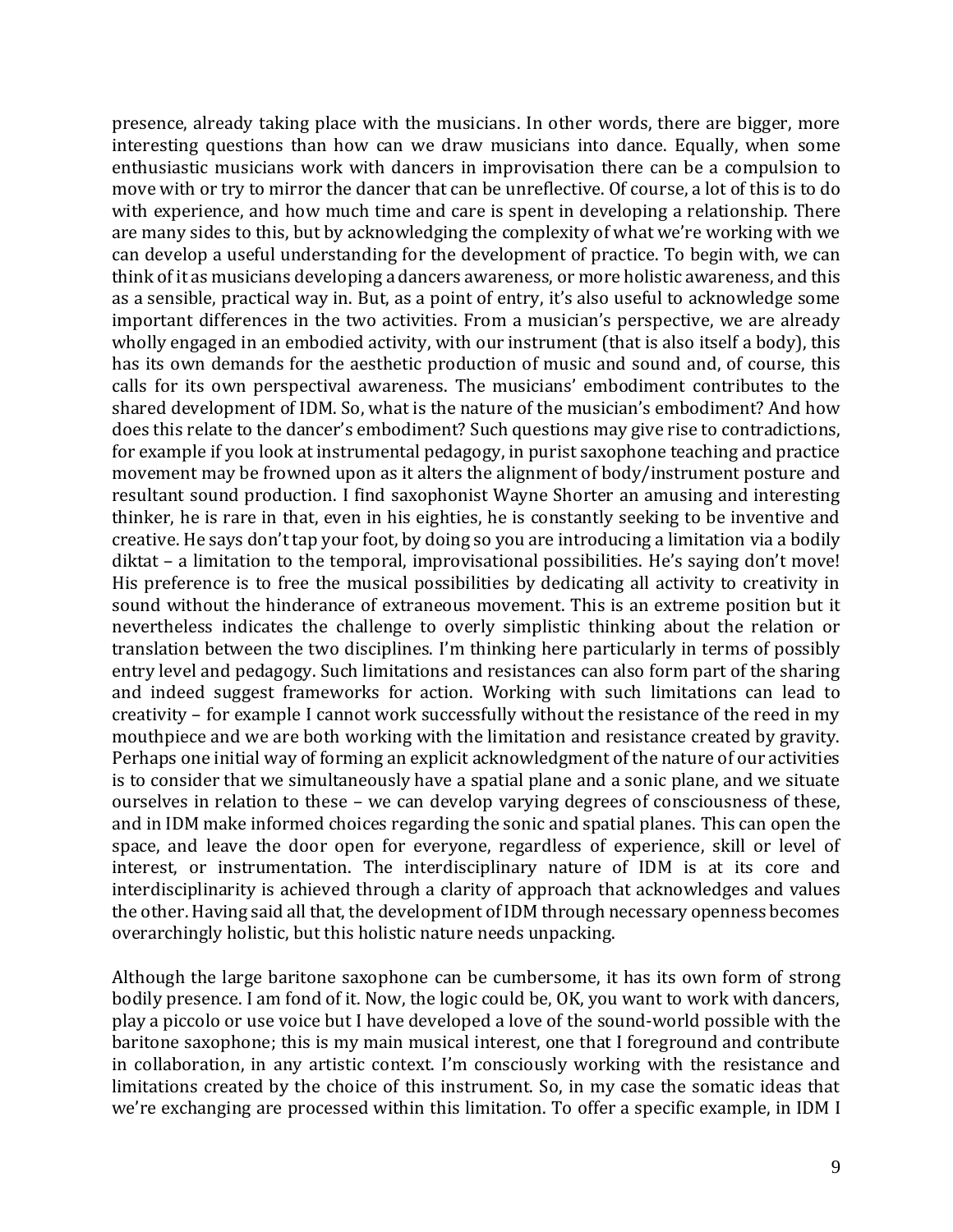am working with spatial awareness and developing movement and certain positions, relational choices, and choices regarding this are going to affect the diaphragm that supports the air column and its consistency that creates the sound. (I'm not thinking in this manner while engaged in the activity but this kind of reflection aids the development of practice.) The spatial and sonic is but one strategy for increasing awareness in IDM, in practice we are already thinking and behaving in highly integrated or interdisciplinary ways – we have already talked about listening as a strategy for dance and movement - being with others in space can be thought of as having its own sense of musicality. Again, the holistic way of working with presence is of practical use when we are dealing with improvisation which, as Sonny Rollins had said, happens too fast to think.

Improvisation, broadly construed, is defining of our shared practice. The term carries different nuances and understandings. What does improvisation mean to you personally? Is it possible to say more about how improvisation is generally understood when dancers meet?

IR: I believe each musician and dancer has their own idea of improvisation and amongst dancers there can be very different approaches to improvising. In our interdisciplinary work you've introduced the term 'open improvisation' from music which we've agreed upon as useful way of exploring together. However, the idea of an open improvisation isn´t necessarily shared in the dance community. Improvisation is more generally used in dance as a specific means of generating dance vocabulary. This can be a very different activity from being engaged in open improvisation, the goals are different. In the latter we use the process of improvisation to make a coherent piece together in sound and movement. But what is involved in creating such a coherent piece or dialogue with a partner through improvisation? Listening is perhaps one of the most important tools. Spontaneous activity without preparation is certainly part of my idea of improvisation. However, this can also be questioned by the fact that I warm up my body/mind system and, as I choose put it, the space, and in so doing I form ideas that may inform the performance. And, if I´m active with another improviser, musician or dancer, we're likely to have a verbal exchange, this won't necessarily have anything to do with the following improvisation, nevertheless, this can set the tone for the following exchange in performance. In order to clarify improvisation from my dancemaker's perspective I can explain some ideas of the strategies I´m using in my own work. I have certainly developed a particular, idiosyncratic way of interacting, moving and performing in time and space. I've worked with my body/mind through extensive, rigorous practises over the years and these have become very much inscribed in the body and mind; aspects of these practises are clearly apparent in my improvising. I work with awareness of habitual patterns by deciding upon a kind of tone or strategy that enables me towards a new kind of outcome. This can then become reshaped in the moment as the improvisation develops. This calls for high level awareness and facility in order to gestalt or shape the emerging material in an active, temporal manner. A further approach I employ for improvising is to allow the moment to gestalt the improvisation. This is possible by means of a more allowing attitude. Again, this calls for high level awareness, a responsiveness of body and mind, the creativity stems from spatiality and proprioception. For example, a specific decision to move on a particular line, or on a spot, or working with a specific body tonus, with a very light quality and open joints. Here, I'm deciding in advance what to follow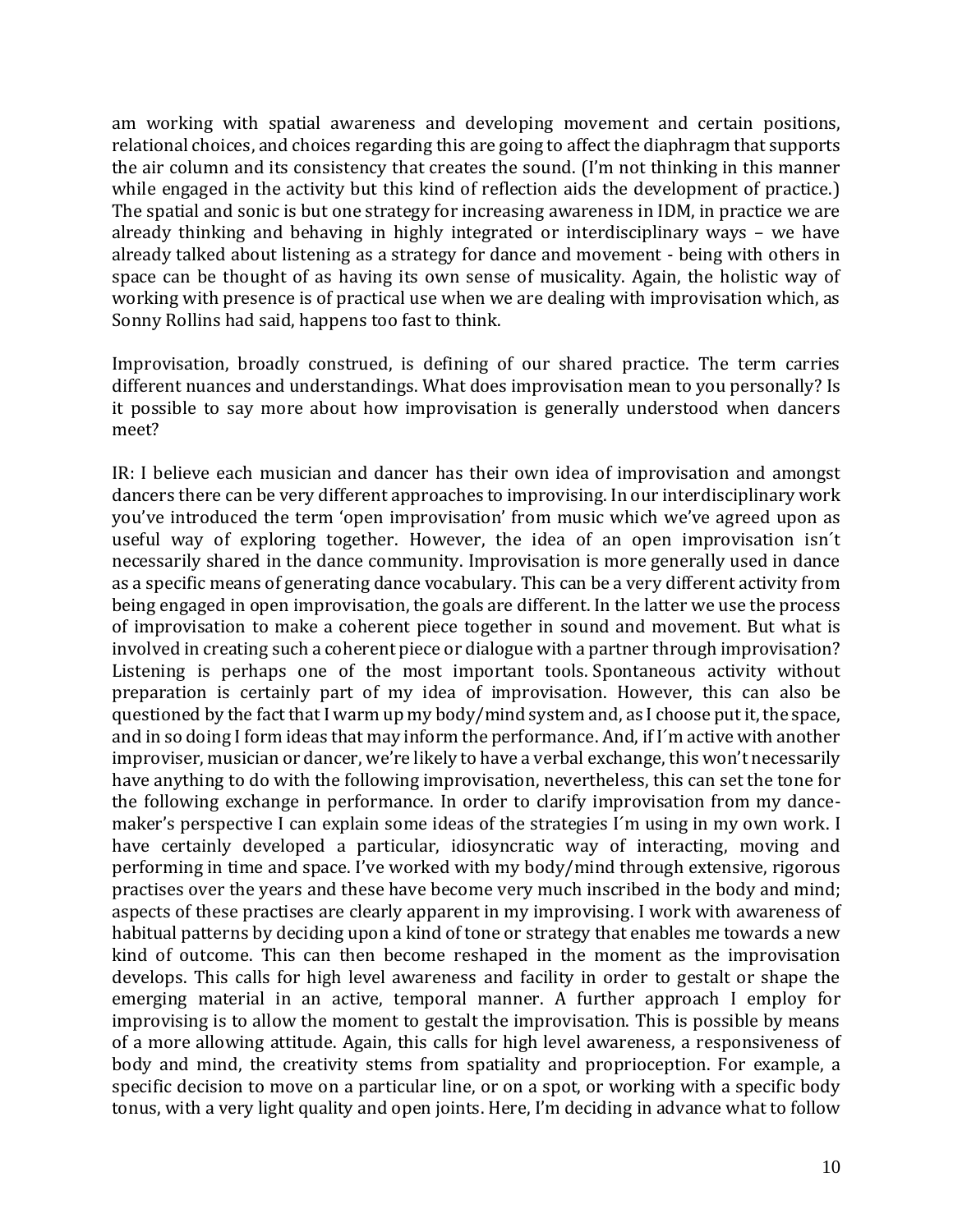and this can include a decision regarding time. On other occasions I may also employ a thematic component, such as narration, as a trigger for improvisation.

Dancers and musicians in improvisation share and interact in the same space; we've gained disciplinary expertise over a long period in order to develop skill and knowledge of our instrument/body; there may be overlapping strategies and approaches; and, of course, we're involved in a performance practice. For these reasons I like to refer to the 'common ground'.

SR: There are many different takes on improvisation and this unfixed quality is itself an important aspect of improvisation phenomena. In music, free improvisation and Echtzeitmusik are tendencies but also umbrella terms that now encompass many different kinds of music making and aesthetics, a wide diversity of practices in which improvisation is a commonality and you'll find different views and interpretations of the role of improvisation within these scenes. Improvisation can be more helpfully understood as an available, adaptable process than a fixed way or even genre. There are discernable differences between how improvisation is situated in the worlds of music and dance. There is not a self-standing improvisation scene in dance comparable to that of music. But there are also regional and local differences in how improvisation is regarded in both music and dance. Improvisation's shifting quality has its own life and power. The diversity of approaches, and the tensions between approaches, is an essential feature that, overall, contributes to the rigorous, creative, growing phenomenon and the avoidance of stagnation. George Lewis has described 'the agility in the term'(Rose 2013)improvisation and Steve Paxton described improvisation as 'a word for something that can't keep a name'. This illusive, not fixed, adapting, shapeshifting quality is also feature of improvisation.

As a musician engaging with interdisciplinarity via music/dance activity, the ongoing reference to other bodily or somatic practices is notable – it's very present in your work and other dancers I've collaborated with. That may seem all too obvious for a dancer but this has become been a constant presence in our IDM practice together. For example, the four dignities is a term from yoga. I get the impression these somatic practices are so present for contemporary dance that they are simply a given – for example: yoga, tai chi, aikido, Feldenkrais, meditation, Alexander Technique, and more, in addition to the many systems of dance that may themselves include aspects of these other bodily practices. This is something of a milieu for contemporary dance that is rich for sharing with the musician. For any musician with an interest in extending their practice to include working with dance, developing bodily awareness through intermediary activity can certainly offer a bridge, although I would add that this is a question of personal preference and not prescriptive. Overall, we can refer to this kind of activity as somatic – and of course the dance is itself a somatic practice. This is significant for music more generally, music is often regarded via the written, the score, particularly in 'serious' music that is supported institutionally, and by implication this leads to an over-riding more cerebral cultural orientation for activity. The image of the orchestra exemplifies this with relatively static musicians fixedly attached to the written score in which there may be no concern for the embodied nature of music. Rather, through improvisation, developing awareness of music as also a somatic experience has certainly informed my work in a more general way. I have an increased sense in performance of the possibilities offered by any given space. I don't mean that I introduce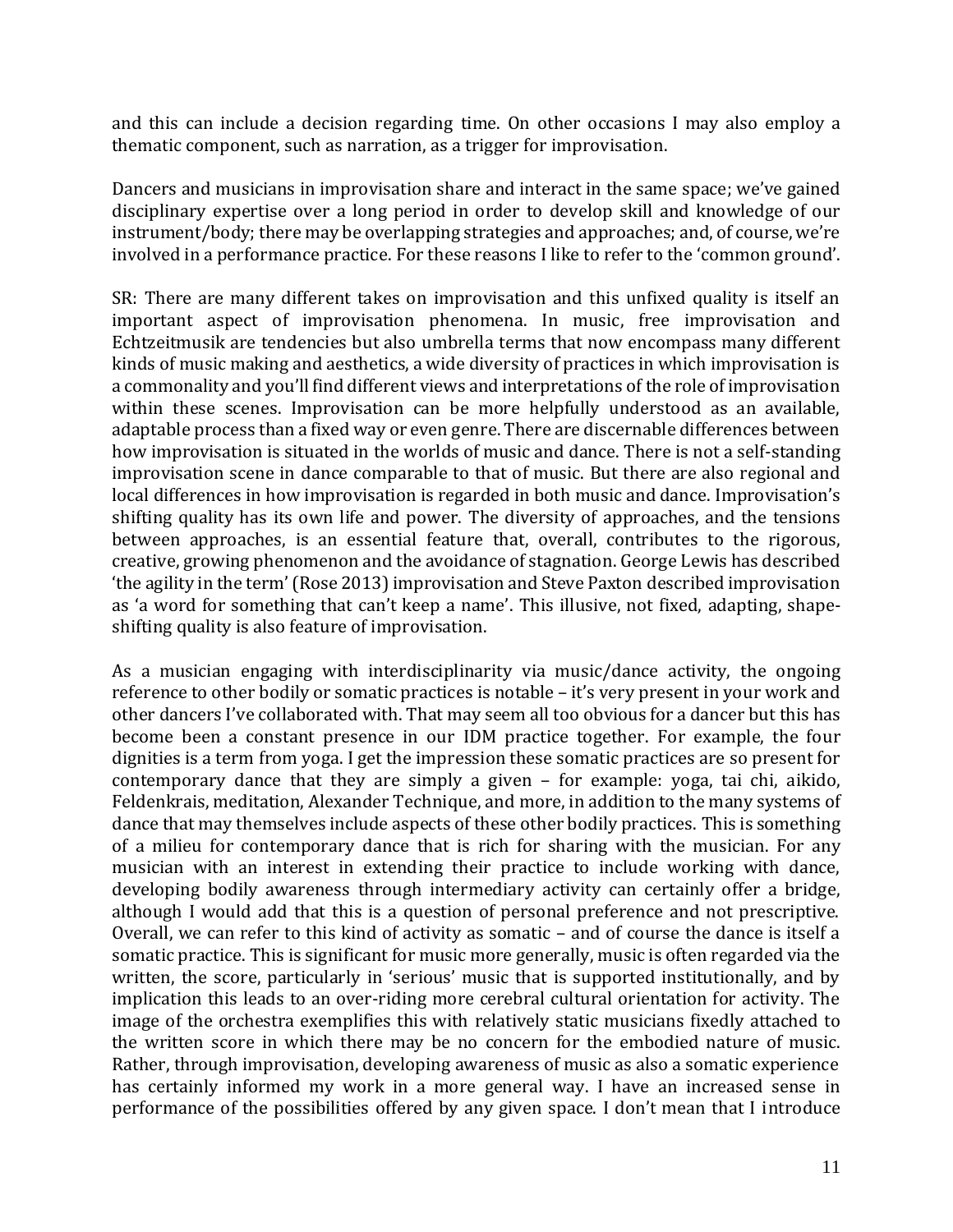dance in music performance situations, but I am more alive to how decisions regarding the given space contribute to the shared experience of performance in an interesting manner.

IR: This is a huge topic for me. I have been integrating somatic practices for a long time and Regina Baumgart, who I mentioned previously, was involved in somatic practice through dance. First of all, I became interested of immersing myself in practices that offered other ways of experiencing the body – other states of being - by working consciously with other bodily systems, beyond those most commonly used in dance, such as the muscles and bones. Working with Alexander Technique, the Feldenkrais Method and the Susan Klein Practice led me to a deeper layer of bodily perception. This involves reflective activity that seeks to include the inner bodily state within the overall practice. These methods supported awareness of physical alignment in time and space and my kinaesthetic awareness improved significantly. Unsurprisingly this affected the quality of my dance which became altogether lighter, softer with increased responsiveness and my spectrum of movement qualities increased. Practical engagement with different somatic activity, often in individual work with a teacher, fed self-reflection through conversations about the specifics of a given bodily practice. Over the years, I've found that extensive engagement in extra-somatic activity has impacted upon my dance practice and led to changes in my aesthetic approach. My dance vocabulary has changed: I am more attentive to movement qualities; I tend to question the way in which force is employed. Leading from self-reflection and the improvisation context, this rather searching, or perhaps researching approach has changed the quality of my dancing very much. I'm also sure my work in dance has become prolonged by this kind of additional somatic work as I still dance and perform actively at an advanced age.

SR: A theme we have repeatedly returned to is how improvisation is situated differently within the parallel music and dance scenes. It can be illuminating if we say more about how our practices exist within the broader cultural scene.

IR: There's a very large community of dance practitioners in Berlin that constitutes a diverse contemporary scene within which improvisation is present in a variety of ways. Although in dance there is not really an equivalent to the Echtzeitmusik scene, Berlin probably has the largest group of dance makers in Germany with an interest in improvisation. But within the whole, the number of dancers with a dedicated interest in improvisation is not great. In response to this situation, since 2017 I've run a monthly performance series called Common Ground hosted by Tanzfabrik, Berlin. The impetus was to create a platform where musicians and dancers are able to meet and exchange in improvisation in front of an audience. For each event, we usually program three small groups who each perform a set with a discussion at the end of the evening that involves both audience and performers. This is a chance to reflect upon what has taken place, the approaches taken by musicians and dancers in shared activity, and the effect of working with the other discipline. Despite the increase in this shared IDM activity performance opportunities tend to be sporadic, there was a need for a consistent platform and Common Ground offers the only regular series in Berlin dedicated to presenting music and dance together through improvisation. From time to time other initiatives appear in Berlin dance, usually lone individual's projects. Jenny Haack's Soundance Festival is notable. Since 2017 Soundance has held an annual week of performance activity, workshops, seminars centred upon dance working with music and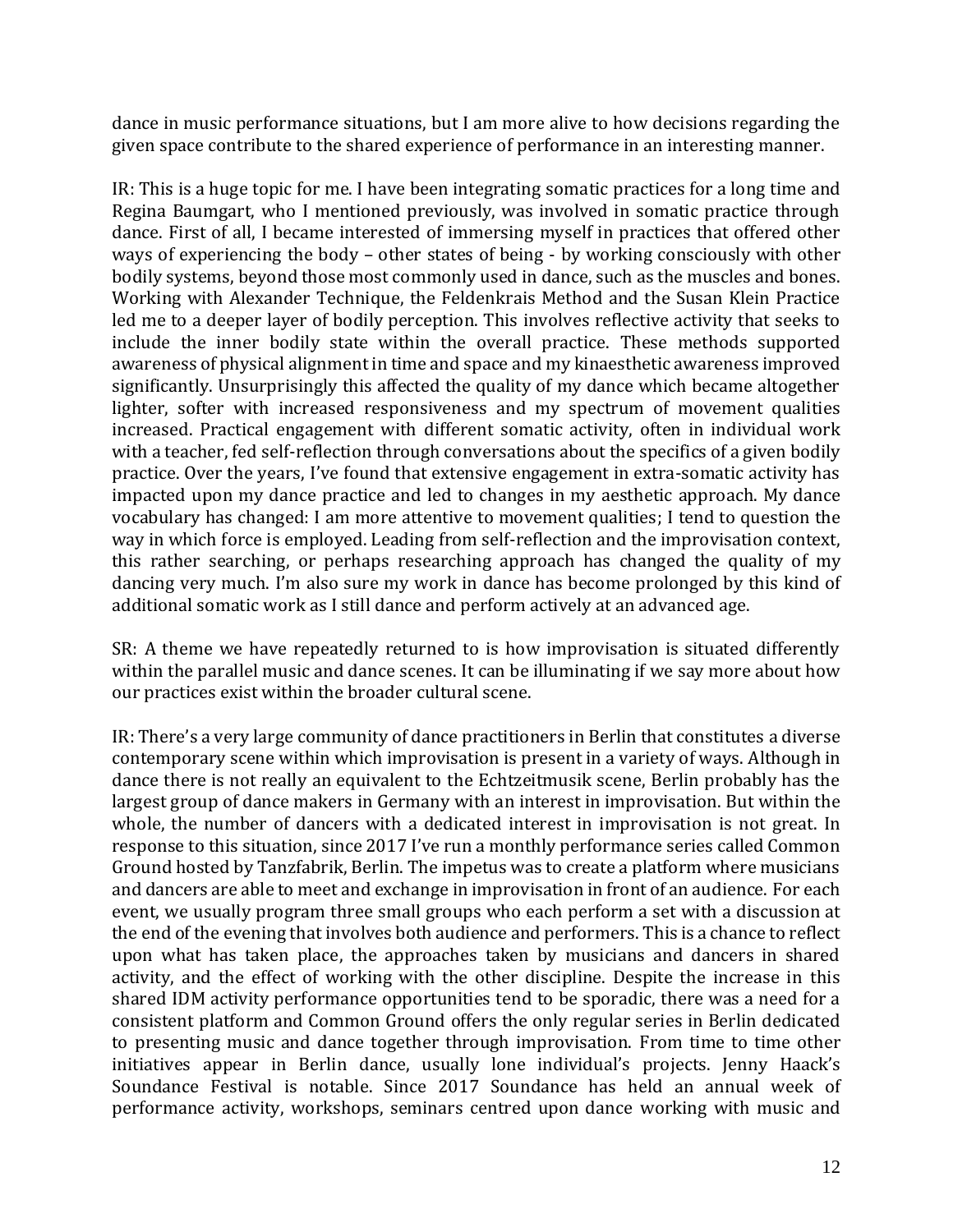improvisation is central for much of the work. Commonly we see known visiting improvising dancers in Berlin at venues associated with experimental dance performance. These are often in the city for teaching work and take the opportunity to perform. In this respect there is little continuity, making it difficult to nurture a consistent scene.

In improvisation practice I've found that establishing working relations over substantial periods of time can certainly contribute to development. In giving an account of our recent more formalised period of weekly session we need to look back in order to assess the current progress and where we are headed. Our duo has been active for several years now and through the development of trust and our shared interest in genuine exploration our work together holds its own particular dynamic and intensity. This shared work is balanced by frequent sessions and regular performances in duo and also in larger groups of musicians and dancers. A strong feature of our sessions is the way in which we have intense reflective exchange arising from the themes and ideas leading from the enacted improvisation. For me, this is quite rare, this verbal exchange is highly informed, and offers exciting content. These interdisciplinary exchanges have provided an opportunity to reflect upon and conceptualise the primary embodied experience of improvising together. In these conversations we've been able to reach other levels of practice, deepening our experience, we've quickly arrived at points of interdisciplinary exchange in which specific aspects have surfaced. In the formalised sessions the exchange was further focussed through audio recording of discussion and written reflection, a research process that, through the spoken and written articulation of what is taking place, fed back by supporting and reinforcing the important embodied processes. Through discussion we often arrive at point in which we'd need to reenter bodily practice in order to explore. Approaches to bodily awareness and methods of perception were discussed and then jointly selected and we employed joint exercises aimed at focussing and deepening perception. Interdisciplinary exercises were often guided by me and explored together. Typically, this was then followed by a session of improvisation in which perceptual attention would be employed in shared practice. This would lead to further discussion and evaluation. This approach was illuminating as it provided an opportunity to reveal the impact of perceptual work upon the act of improvisation.

## III

There may be a fine line between the interdisciplinary and transdisciplinary - both provide ways of thinking about IDM. Interdisciplinary is understood here as those with different disciplinary knowledge and skill sharing in a common aim. Transdisciplinary, as when this disciplinary knowledge and skill is pooled and a third way emerges. In clarifying the nature of IDM this fine line offers a conceptual pivot. Being clear about our disciplinary perspective and the perspective of partners, it is the interdisciplinary nature of our working together that allows for the development of shared practice. The activity is founded in the interdisciplinary through which it can move to more holistic, transdisciplinary performance. We need each other, but are not co-dependent, rather, the more identifiable and rigorous the practice of the other, the deeper their knowledge and skill, the more there is to play with. Systematic reflection forms a powerful means for the sharing that supports this interdisciplinarity. The acknowledgement of interdisciplinarity also creates a more even playing-field for development from a basis of understanding towards *mutual composing*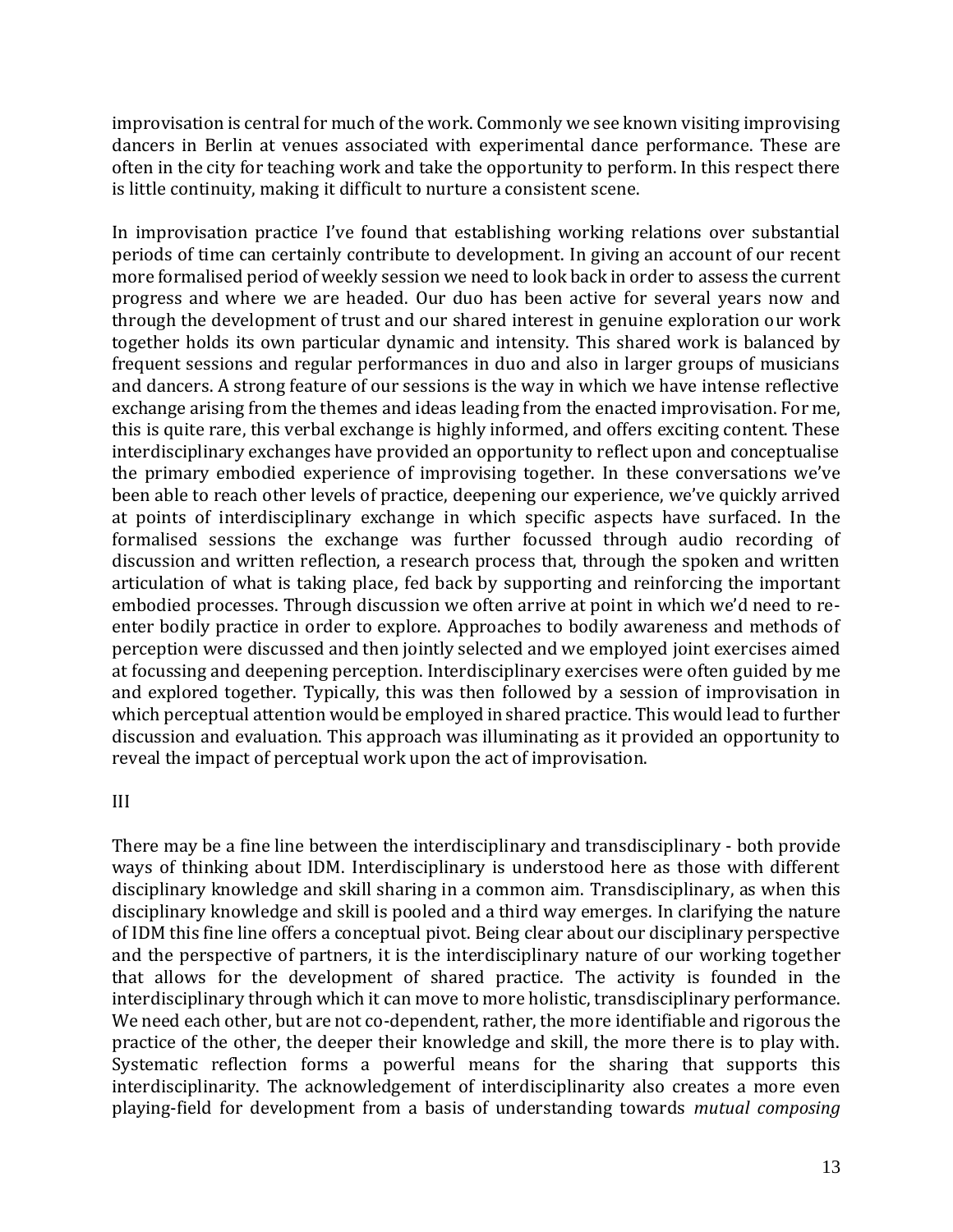(Rose 2016) in IDM. This foundational acknowledgement of interdisciplinarity offers a baseline position from which the multiplicity within the field of IDM can be embraced, and we are able to approach limitless questions arising from the diversity of tendencies, opinions and beliefs within IDM.

But, how does interdisciplinarity's emphasis with different disciplines allow for the truer holistic nature of our experience? Isn't IDM more concerned with that which is shared than dwelling upon difference? We all have some sort of experience of music and dance. Some are involved in IDM and have confidence in both fields? What of those whose preference, or way into IDM is to view music as a kind of dance, or dance as music? Of course, to enter the field of IDM requires a curiosity and motivation to share with the other practice creatively. And as the work on learning styles suggests, different people will rightfully prefer to approach a problem in their own way, and this may be kinaesthetic, visual, aural. I recently attended a dance class held by Maria Colusi in which we were guided to develop improvisation within the frame of 'staccato' and 'legato' movement, and Colusi demonstrated the development of 'phrases' by means of 'your inner music'. Everybody in the group of dancers understood the intention via the use of interdisciplinary terms from music, there was no need for discussion. Earlier we referred to the sonic plane and the spatial plane in order to initiate a focus that is capable of embracing both fields without bias. But of course, sound and music are also spatial and, as we see, dance is musical. Nevertheless, the possibilities and opportunities arising from contemporary improvisation in dance and music require that we more consciously develop awareness of ourselves and the other in order that we may delineate our choices in the shared moment of IDM. By going more deeply into IDM practice we become not only more aware but more appreciative of the other's history of practice, as distinct from our own. And this deepens the relational aspect of practice. Such an attitude does not negate but grounds our intuitive, impulsive, and spontaneous responses to the other.

Developing from this informed basis, IDM is freed to develop in becoming a transdisciplinary activity, that is more holistic. Why transdisciplinary? As the distinction between practices softens in collaboration, we become engaged in a less separated third way. Through IDM shared improvisation in performance – and open-improvisation in particular, we can enter a not-known space, together (the transdisciplinary). Put another way, guitarist Derek Bailey (1992) referred to 'not-pre-determined' improvisation through which outcomes develop in the course of performance. The use of the descriptor 'not-pre-determined' here describes the creative process that takes place *together* forming through a shared unknown – while individuals will have familiar ways of working, it is this participation in the *shared* unknown that is the site of IDM. Essentially, IDM is formed through the agreement to share in exploring through this unknowing. Improvisation is often characterised by a searching quality, discovering together, and in this study improvisation has rightfully been both the subject of investigation and the primary means by which we explore questions of IDM. This 'not-predetermined' feature of free improvisation intersects with Borgdoff's (2012) description of the significance of 'not-yet-knowing' in artistic research contexts, and what Kershaw (2007) describes in performance studies as the necessary state of unknowing or 'lacuna' of transdisciplinarity.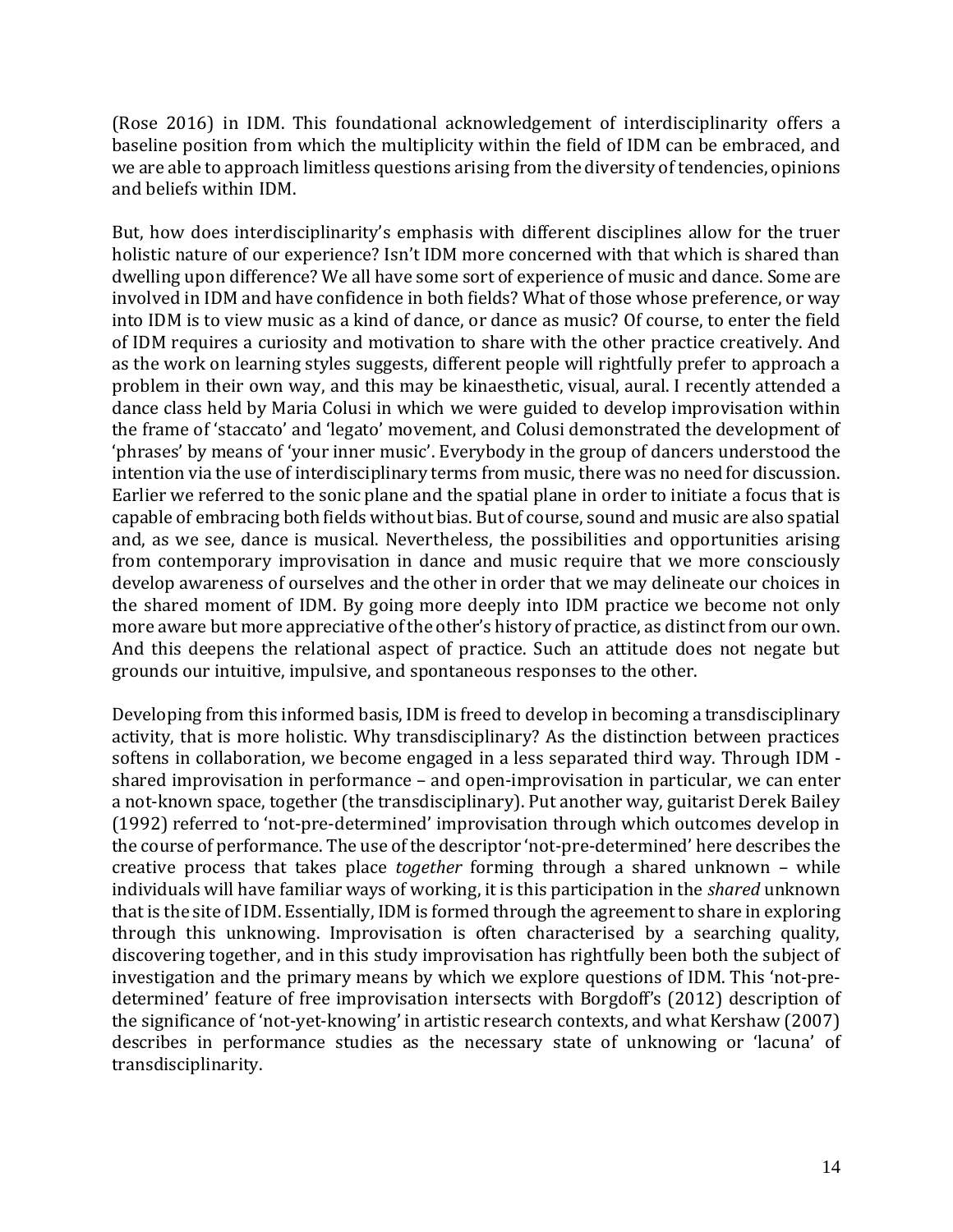This transdisciplinary, unknown aspect is both at the core of IDM and also the most challenging to articulate beyond the act of performance. And in a sense the entire IR/SR exchange can be read as a concern for an articulation of the conditions that allow for this unknown, not-pre-determined lacuna of not-yet-knowing, to arise, through which some creative 'magic' may happen. But in so doing the focus of this essay, to discern the nature of IDM in the act of performance, should not be steered too far from its core purpose by secondary concerns for aspects of supportive activity. Paradoxically, the holistic vision of IDM seems inevitably disrupted by the need to attend to the specifics of, for example, the development of awareness through exercises that support the whole. However, the more prepared we are for exploring the more likely we are to discover this not-yet-known territory.

We began by describing the field of IDM as characterised by a diversity of approaches - some have seized the form in asserting their own artistic identity and practice. And this diversity of practice found in IDM can make potent connection to pedagogy. The myriad ways of doing things in IDM means there is great opportunity for inclusion, to celebrate individual 'voice', and otherness. This diversity forms a key in the development of individual and group learning through IDM. Improvisation offers the individual the opportunity to assert identity, through making artistic choices, while at the same time working creatively by allowing and supporting the other in group contexts. The structures that are introduced can aim to support this openness in IDM.

Pedagogy of IDM can consider this transdisciplinarity as a super-objective. To this end, maintaining the moment of IDM activity as performance *event* will support the development of transdisciplinary IDM. This can be seen here in our research approach to IDM in the studio: open improvisation activity was preserved and other activity, such as exercises that develop awareness, was supportive. However, as the development of IDM as a practice is incremental it will benefit from support. Confidence will be nurtured through simple structures and empathic instructions that value imagination and experimentation. An atmosphere that implicitly encourages trust in tandem with risk can be communicated via the teacher's enthusiasm. The development in IDM from playful initiation to independent artistic activity can be thought of systematically via Vygotski's Zone of Proximal Development (ZPD). ZPD is the moving from what is known towards that which is currently unknown by means of degrees of support. *Scaffolding* has become an interchangeable term. In IDM, for example, with guidance, musicians new to dance may simply consider their spatial relationship to the dancer, and then begin to experiment with this in a compositional manner without guidance. Simultaneously, we need to be mindful of the complexity created by the 'not-pre-determined' character of IDM. In transdisciplinary IDM we are transitioning from the known towards an acceptance of the unknowing as the condition of IDM.

Reflection can offer an important, secondary, supportive role in IDM's shared practice. In embodied action in IDM we pass through moments that may be unrepeatable. With the aim of developing practice, reflection benefits from staying in touch with the experience of transdisciplinary IDM, as felt, as disciplinary, as interdisciplinary, as transdisciplinary – in attempting to articulate how IDM is experienced. For this reason, reflection can take place following embodied, transdisciplinary IDM (Oliveros in Rose 2017). The same qualities of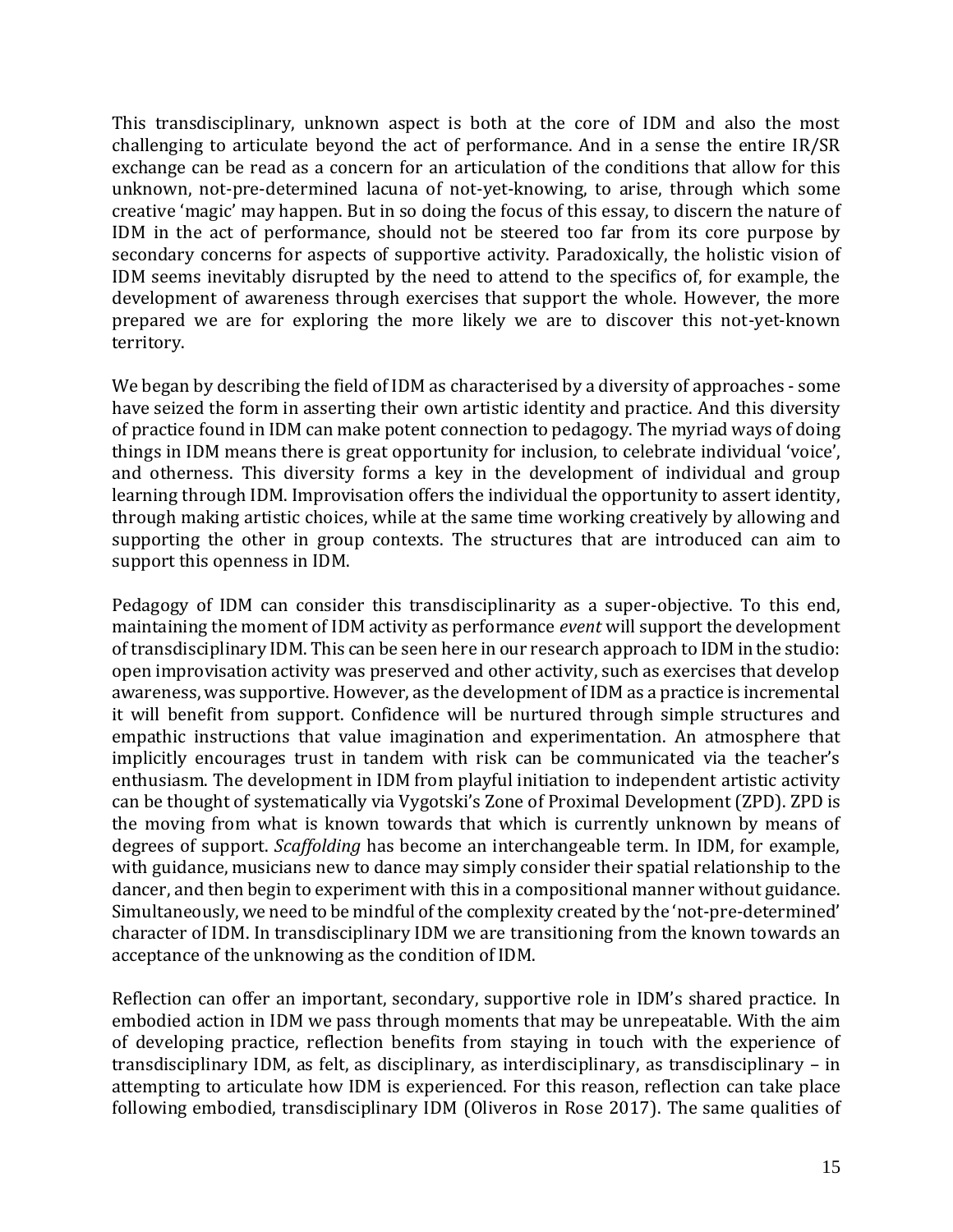awareness and listening valued in IDM activity can also carry over to this shared reflection. Reflection can form a different function from discussion – the job of the listener is heightened. In this way reflection can become a precise tool. Of course, discussion also has a role, but grasping the need to delineate a truthful articulation of 'what just happened' in IDM is a particular aim. In shared reflection, the quality of listening is of equal importance to what is said. In IDM activity intersubjectivity occurs as the process of improvisation happens faster than the thought and, typically, we internalise the psychological state of the other by means of empathy. Carefully handled, reflection is an opportunity to explore the sense of intersubjectivity found in improvisation through subsequent spoken articulation. For our research, doing and reflection formed an iterative research cycle in which reflection informed subsequent practice. This cycle of doing and reflection also offers a secure framework for pedagogical thinking.

The development in collaborative IDM depends upon affinity; the quality of engagement; and the level of commitment. It is an opportunity to share tacit disciplinary knowledge and the process of IDM will extend participants' knowledge through an increased awareness and understanding of the other. In IDM we primarily develop knowledge through doing, this can be at odds with dominant modes of thinking (a theme Crysa Parkinson (2016) has highlighted by describing how in the art world the *concept* is valued over the *act* or *craft*). The recontextualization of our own practice in the inter- transdisciplinary setting can lead to a self-reflection and reappraisal of our own work. In music it is notable how those attracted to improvisation can typically engage in an ongoing process of artistic development that is likely to continue as long they remain active – it can form a lifetime of engagement, and, as Roscoe Mitchel (Rose 2017) has commented, you may need more than one lifetime to achieve all that is wished for in music. In these ways, engagement with IDM forms a process of in-depth learning. While working in improvisation with those of another discipline, we bring this enquiring attitude within the development of improvisation practice, we want to discover what 'makes them tick'. The depth of knowledge within the other's history of practice will likely reflect decades of disciplinary experience and achievement from which a well of new artistic knowledge is available.

## **References**

Bailey, D. (1992). *Improvisation: Its nature and practice in music.* London, UK: The British Library.

Beins, B., Kesten, C., Nauck, G., & Neumann, A. (Eds.). (2011). Echtzeitmusik Berlin: Selbstbestimmung einer Szene/self-defining a scene. Berlin, Germany: Wolke Verlag.

Borgdoff, H. (2012) The conflict of the faculties: perspectives on artistic research and academia. Amsterdam, Leiden University Press.

Forsythe, W. (1996) Improvisation technologies. A tool for the analytical dance eye. (CD-ROM)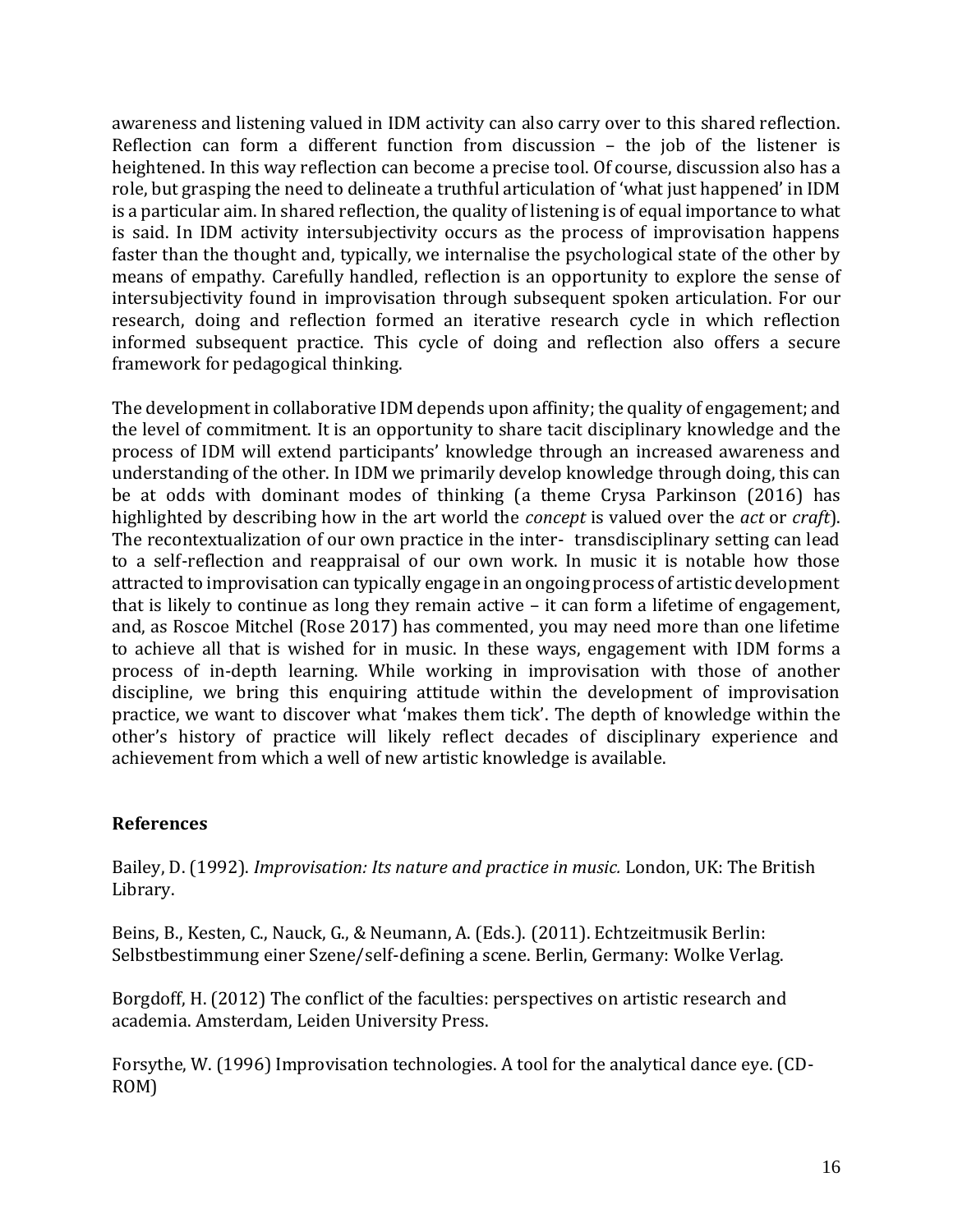Kershaw, B. (2007). Performance Practice as Research: Perspectives from a Small Island. In S. R. Riley & L. Hunter (Eds.) Mapping Landscapes for Performance as Research: Scholarly Acts and Creative Cartographies. Palgrave Macmillan, New York, USA.

Lepecki, A. (2004). Of the presence of the body. Wesleyan University, Middletown, Connecticut, USA.

Lewis, G. E.& Piekut. (2016) The Oxford Handbook of Critical Improvisation Studies, Oxford University Press, London, UK.

Midgelow, V.L. (2019). The Oxford handbook of improvisation in dance. New York, USA.

Oliveros, P. (2005). Deep Listening: A composer's sound practice. New York, USA: iUniverse.

Parkinson, C (2016). The value of dance as practice. Audiostage podcast.

Rose S. D. (2018). When Law Listens Critical Studies in Improvisation/Études critiques en improvisation, 12(1). Retrieved from [http://www.improvcommunity.ca/about/research.](http://www.improvcommunity.ca/about/research)

[Rose S. & MacDonald R.A.R. \(2012\) Improvi](http://www.improvcommunity.ca/about/research)sation as real time composition. In D. Collins (Ed,). The act of musical composition. (pp.187-214) London, UK: London, UK: Ashgate.

Rose, S. (2013). Improvisation, music and learning: An Interpretive phenomenological analysis. Glasgow Caledonian University, UK.

Rose S. Mutual composing: practice led research: improvisation in dance and music. In S. Quinten, S. Schroedter (Eds.), Tanzpraxis in der Forschung – Tanz als Forschungspraxis. Bielefeld, Germany: Transcript (2016).

Rose, S. (2017). The lived experience of improvisation: in music, learning and life. Intellect, Bristol, UK.

Sawyer, R. K. (2007). *Group genius: The creative power of collaboration.* New York, NY: Basic Books.

Soundance Festival, Berlin. (2020[\) http://www.jennyhaack.de/tag/soundance-festival](http://www.jennyhaack.de/tag/soundance-festival-berlin-2020/)[berlin-2020/](http://www.jennyhaack.de/tag/soundance-festival-berlin-2020/)

[Tanzfabrik https://www.tanzfabrik-berlin.de/](http://www.jennyhaack.de/tag/soundance-festival-berlin-2020/)

[Vygotsky, L. S](http://www.jennyhaack.de/tag/soundance-festival-berlin-2020/). (1987). (Rieber, R.W. & Carton, A.S. Eds.) *The collected works of L.S. Vygotsky.*  New York, USA: Plenum Press.